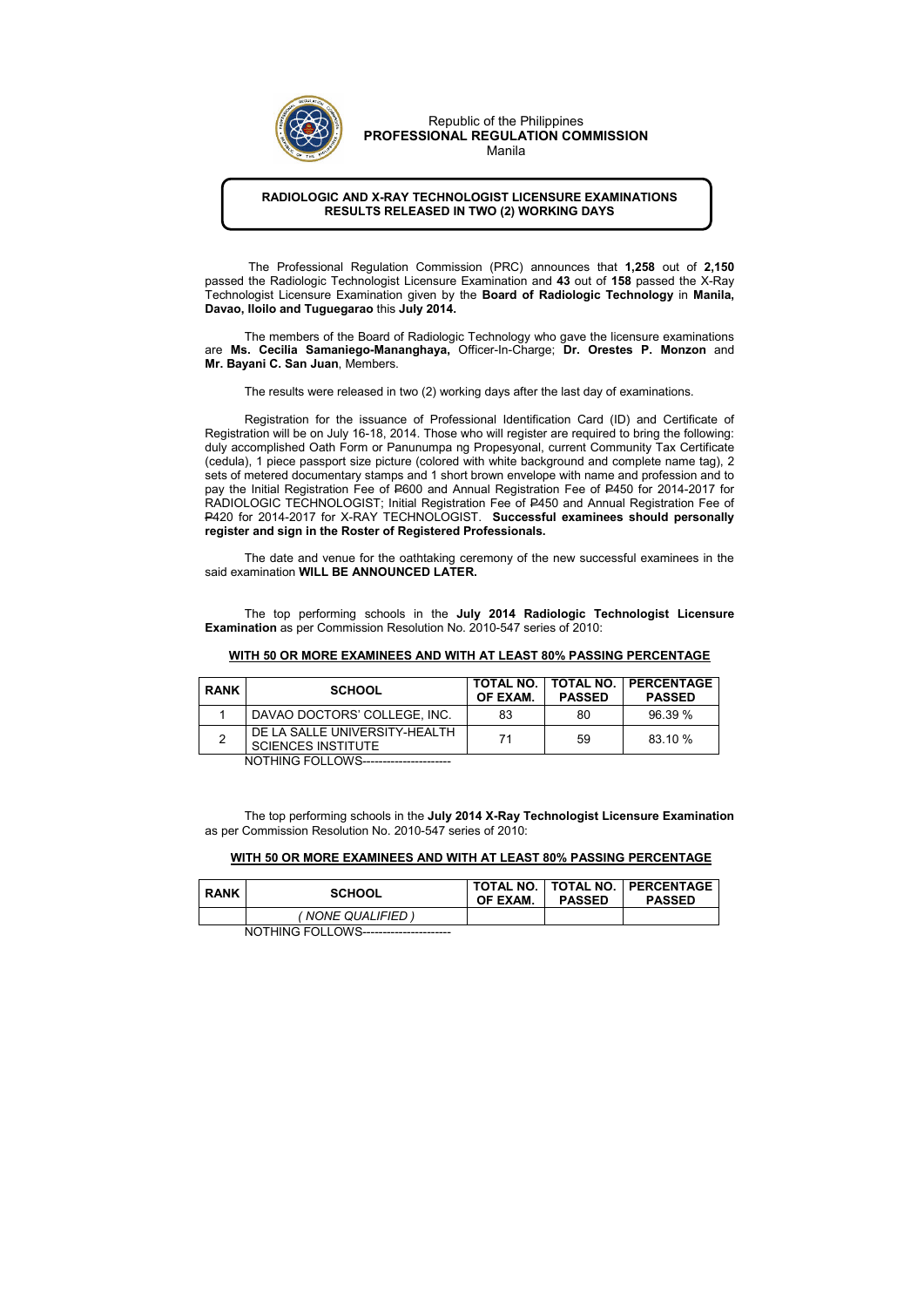The successful examinees who garnered the ten (10) highest places in the July 2014 Radiologic Technologist Licensure Examination are the following:

| <b>RANK</b>     | <b>NAME</b>                                  | <b>SCHOOL</b>                                              | RATING (%) |
|-----------------|----------------------------------------------|------------------------------------------------------------|------------|
|                 |                                              |                                                            |            |
| $\mathbf{1}$    | DANEIS NOUEL ROXAS MANGUIRAN                 | LICEO DE CAGAYAN UNIVERSITY                                | 92.60      |
| 2               | <b>MARVIN CODOG BALLO</b>                    | SAINT JUDE COLLEGE-MANILA                                  | 91.40      |
| 3               | ANA KIMBERLY MAGQUILAT CRIPA                 | DE LA SALLE UNIVERSITY-HEALTH<br><b>SCIENCES INSTITUTE</b> | 91.00      |
| 4               | <b>ELAINE JANE LACSON BIOC</b>               | DAVAO DOCTORS' COLLEGE, INC.                               | 90.20      |
|                 | TOM DIERRA DE SAGON                          | SAINT JUDE COLLEGE-MANILA                                  | 90.20      |
| 5               | <b>ADRIAN LUIGI JARIN MORTE</b>              | DE LA SALLE UNIVERSITY-HEALTH<br><b>SCIENCES INSTITUTE</b> | 90.00      |
|                 | DIANA LYN MACKAY VELASCO                     | SAINT JUDE COLLEGE-MANILA                                  | 90.00      |
| 6               | <b>DOLOR PAGAL VILLEGAS</b>                  | DR. CARLOS S. LANTING COLLEGE-Q. C.                        | 89.80      |
| $\overline{7}$  | <b>JERWIN FRANCIS LIM BATION</b>             | <b>HOLY INFANT COLLEGE</b>                                 | 89.60      |
|                 | LOWELL JADE LAGON VERGADO                    | PLT COLLEGE, INC                                           | 89.60      |
| 8               | PRINCESS ACCAD BAQUIRAN                      | <b>MEDICAL COLLEGE OF NORTHERN</b><br><b>PHILIPPINES</b>   | 89.40      |
|                 | <b>JOEY CARREON MABAGA</b>                   | NORTH VALLEY COLLEGE FOUNDATION,<br>INC.                   | 89.40      |
|                 | KASHIECA MOIRA BUTOR PANALIGAN               | UNIVERSITY OF MAKATI                                       | 89.40      |
| 9               | <b>CHARLES MAGHANOY CATERIAL</b>             | LICEO DE CAGAYAN UNIVERSITY                                | 89.20      |
|                 | JOHN ESTEVE ARAMBULO LAMEN JR                | SOUTHEAST ASIAN COLLEGE (UDMC)                             | 89.20      |
|                 | MARK JAYVAN ALABON PASCUA                    | MEDICAL COLLEGE OF NORTHERN<br><b>PHILIPPINES</b>          | 89.20      |
| 10 <sup>°</sup> | <b>JOAN MARTINEZ PEREZ</b>                   | THE FAMILY CLINIC, INC.                                    | 89.00      |
|                 | EUBHE MAE SILVANO UDTOHAN<br>NOTHING FOLLOMO | <b>HOLY INFANT COLLEGE</b>                                 | 89.00      |

NOTHING FOLLOWS-----------------------------------